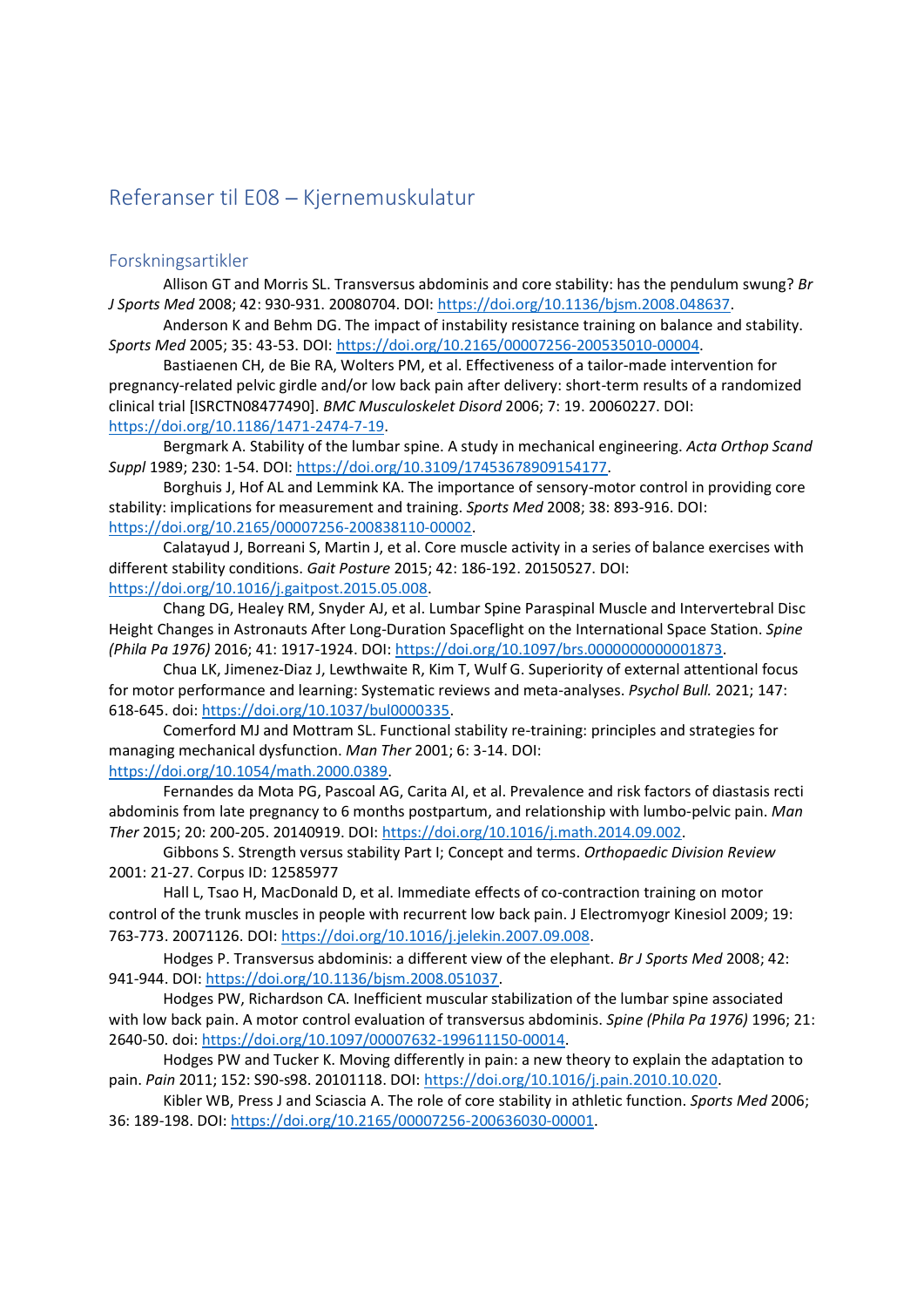Kiefer A, Shirazi-Adl A and Parnianpour M. Stability of the human spine in neutral postures. Eur Spine J 1997; 6: 45-53. DOI: https://doi.org/10.1007/bf01676574.

 Laird RA, Gilbert J, Kent P, et al. Comparing lumbo-pelvic kinematics in people with and without back pain: a systematic review and meta-analysis. BMC Musculoskelet Disord 2014; 15: 229. 20140710. DOI: https://doi.org/10.1186/1471-2474-15-229.

 Lamoth CJ, Meijer OG, Wuisman PI, et al. Pelvis-thorax coordination in the transverse plane during walking in persons with nonspecific low back pain. Spine (Phila Pa 1976) 2002; 27: E92-99. DOI: https://doi.org/10.1097/00007632-200202150-00016.

 Lederman E. The myth of core stability. J Bodyw Mov Ther 2010; 14: 84-98. DOI: https://doi.org/10.1016/j.jbmt.2009.08.001.

 Mannion AF, Caporaso F, Pulkovski N, et al. Spine stabilisation exercises in the treatment of chronic low back pain: a good clinical outcome is not associated with improved abdominal muscle function. Eur Spine J 2012; 21: 1301-1310. 20120124. DOI: https://doi.org/10.1007/s00586-012-2155-9.

Massé-Alarie H, Flamand VH, Moffet H, et al. Corticomotor control of deep abdominal muscles in chronic low back pain and anticipatory postural adjustments. Exp Brain Res 2012; 218: 99-109. 20120205. DOI: https://doi.org/10.1007/s00221-012-3008-9.

 Moseley GL and Hodges PW. Reduced variability of postural strategy prevents normalization of motor changes induced by back pain: a risk factor for chronic trouble? Behav Neurosci 2006; 120: 474- 476. DOI: https://doi.org/10.1037/0735-7044.120.2.474.

 Pinto SM, Boghra SB, Macedo LG, et al. Does Motor Control Exercise Restore Normal Morphology of Lumbar Multifidus Muscle in People with Low Back Pain? - A Systematic Review. J Pain Res 2021; 14: 2543-2562. 20210820. DOI: https://doi.org/10.2147/jpr.S314971.

 Sadler SG, Spink MJ, Ho A, et al. Restriction in lateral bending range of motion, lumbar lordosis, and hamstring flexibility predicts the development of low back pain: a systematic review of prospective cohort studies. BMC Musculoskelet Disord 2017; 18: 179. 20170505. DOI: https://doi.org/10.1186/s12891-017-1534-0.

 Saragiotto BT, Maher CG, Yamato TP, et al. Motor control exercise for chronic non-specific lowback pain. Cochrane Database Syst Rev 2016; 2016: Cd012004. 20160108. DOI: https://doi.org/10.1002/14651858.Cd012004.

 Seay JF, Van Emmerik RE and Hamill J. Low back pain status affects pelvis-trunk coordination and variability during walking and running. Clin Biomech (Bristol, Avon) 2011; 26: 572-578. 20110504. DOI: https://doi.org/10.1016/j.clinbiomech.2010.11.012.

 Smith BE, Littlewood C and May S. An update of stabilisation exercises for low back pain: a systematic review with meta-analysis. BMC Musculoskelet Disord 2014; 15: 416. 20141209. DOI: https://doi.org/10.1186/1471-2474-15-416.

 Sperstad JB, Tennfjord MK, Hilde G, et al. Diastasis recti abdominis during pregnancy and 12 months after childbirth: prevalence, risk factors and report of lumbopelvic pain. Br J Sports Med 2016; 50: 1092-1096. 20160620. DOI: https://doi.org/10.1136/bjsports-2016-096065.

 Steiger F, Wirth B, de Bruin ED, et al. Is a positive clinical outcome after exercise therapy for chronic non-specific low back pain contingent upon a corresponding improvement in the targeted aspect(s) of performance? A systematic review. Eur Spine J 2012; 21: 575-598. 20111110. DOI: https://doi.org/10.1007/s00586-011-2045-6.

 Tsao H, Druitt TR, Schollum TM, et al. Motor training of the lumbar paraspinal muscles induces immediate changes in motor coordination in patients with recurrent low back pain. J Pain 2010; 11: 1120-1128. DOI: https://doi.org/10.1016/j.jpain.2010.02.004.